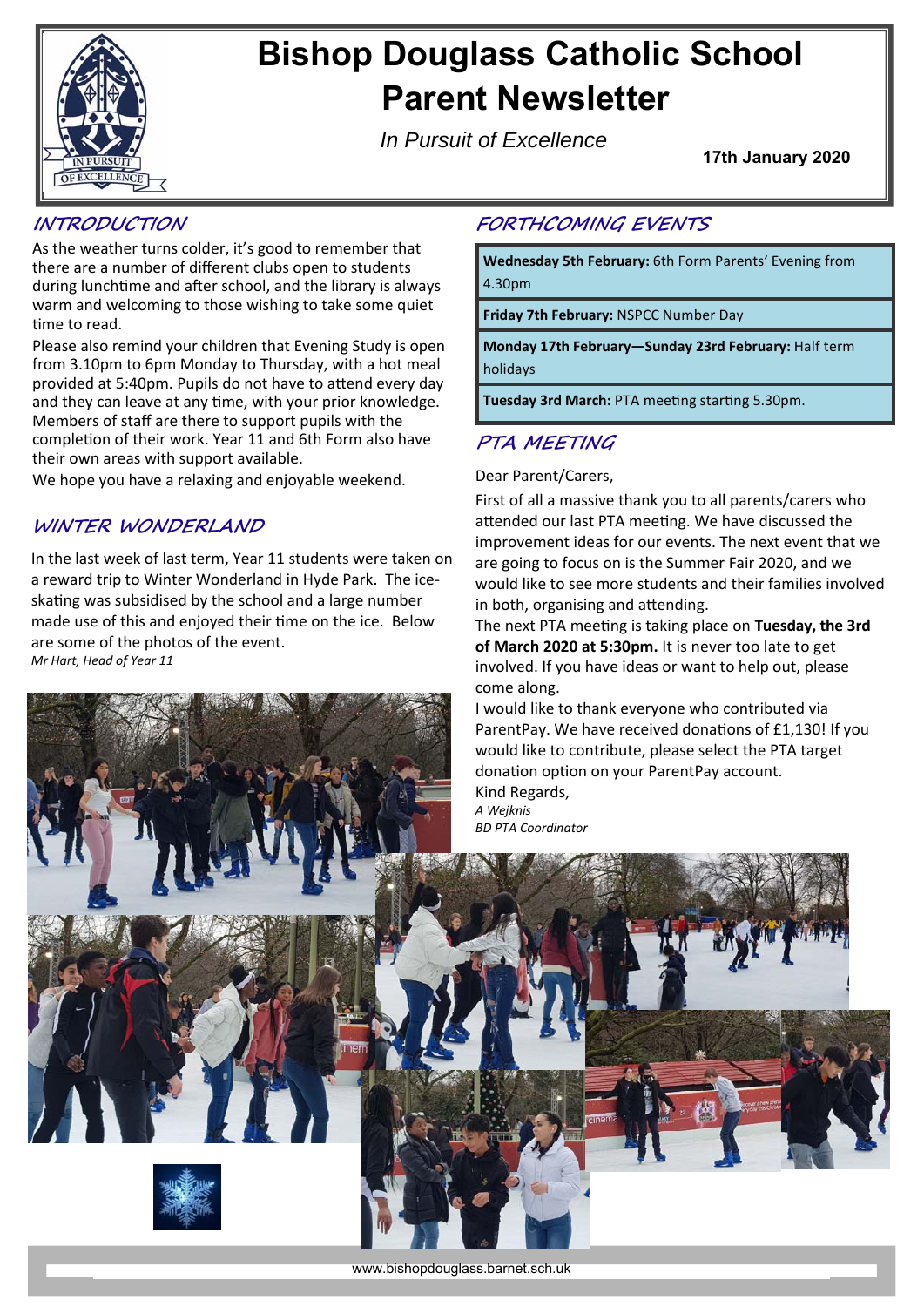#### praise.co.uk

#### **THIS WEEK'S EPRAISE WINNERS**

**Year 7:** Elisio Brahilika (7W) (+60)

**Year 8:** Clayton Roberts (8F) (+50)

**Year 9:** Tashana McKenzie Moore‐Dingwall (9F) (+30)

**Year 10:** Raine Estrella (10O) (+60)

**Year 11:** Aaron Opoku‐Afena (11M), Molly Palmer (110), Martine Loua (110), Kyro Taylor Guthrie (11F) & MaƟna Pampoukou (11O) (+15)

**Year 12:** Mariam Njie (12W) and Jorga Harris‐ Noonan (12C) (+15)

### **DANCE CLUB**

Dance club is looking for participants. Please see the flyer for details. There is an exciting opportunity to perform solos and group pieces in a show this year.

*Madam McCrone*  Dance Club Leader



### **JUNIOR TEAM CHESS CHALLENGE**

The Junior Team Chess Challenge is an event for pupils in Years 7 and 8 and this year is the  $5<sup>th</sup>$  year it has been running. Bishop Douglass took 8 pupils for the regional qualifier at Mill Hill County High School on Thursday this week. The pupils played in teams of 4, and they played 4 games of fast chess with chess clocks against pupils from 4 other schools. In each game they only had 10 minutes to make all their moves.

Our pupils managed to win 2 games against pupils from other schools and in the final round 2 boards produced games where players from our A team played players from our B team. We finished  $6<sup>th</sup>$  and  $7<sup>th</sup>$  in the competition. Our pupils have now had the experience of playing chess against other schools and can only learn from this experience. We hope to attend such events in the future. *Mr Carter, Chess Club Leader* 

## **WORDS OF THE WEEK**

Monday- **Unequivocal**- (Adjective) - Leaving no doubt; unambiguous:

- Since we raised over a million dollars for our charity, we considered the fundraiser to be an **unequivocal** success.
- The laboratory experiment must be repeated because the results are not **unequivocal**.

**Tuesday- Articulate-**(Adjective) - Having or showing the ability to speak fluently and coherently; (Verb) form a ioint:

- When I get nervous, it is very hard for me to **articulate** my thoughts.
- Even though English was not Maria's native language, she was sƟll able to **arƟculate** her statement to the court in that language.

Wednesday- Eclectic- (Adjective) - Deriving ideas, style, or

taste from a broad and diverse range of sources:

- UniversiƟes offer an **eclecƟc** mix of courses.
- The restaurant's menu was **eclectic** and included foods from a number of ethnic groups and cultures.

**Thursday-Cumbersome-** (Adjective) - Large or heavy and therefore difficult to carry or use; unwieldy; difficult to manage:

- The large lockers were **cumbersome** and heavy to carry.
- The science experiment apparatuses were far too **cumbersome** to be used regularly.

**Friday‐ Anathema‐** (Noun) ‐ Something or someone that one strongly dislikes; someone who is cursed or shunned:

- As an animal-lover, Marshall views any type of animal control as an **anathema**.
- My daughter hates the taste of broccoli, she considers it to be an **anathema**.

## **CONTACTING SCHOOL**

If you need to contact the school by email please use the school email address —

**schooladmin@bishopdouglass.barnet.sch.uk**, as this is monitored regularly. Thank you for your assistance.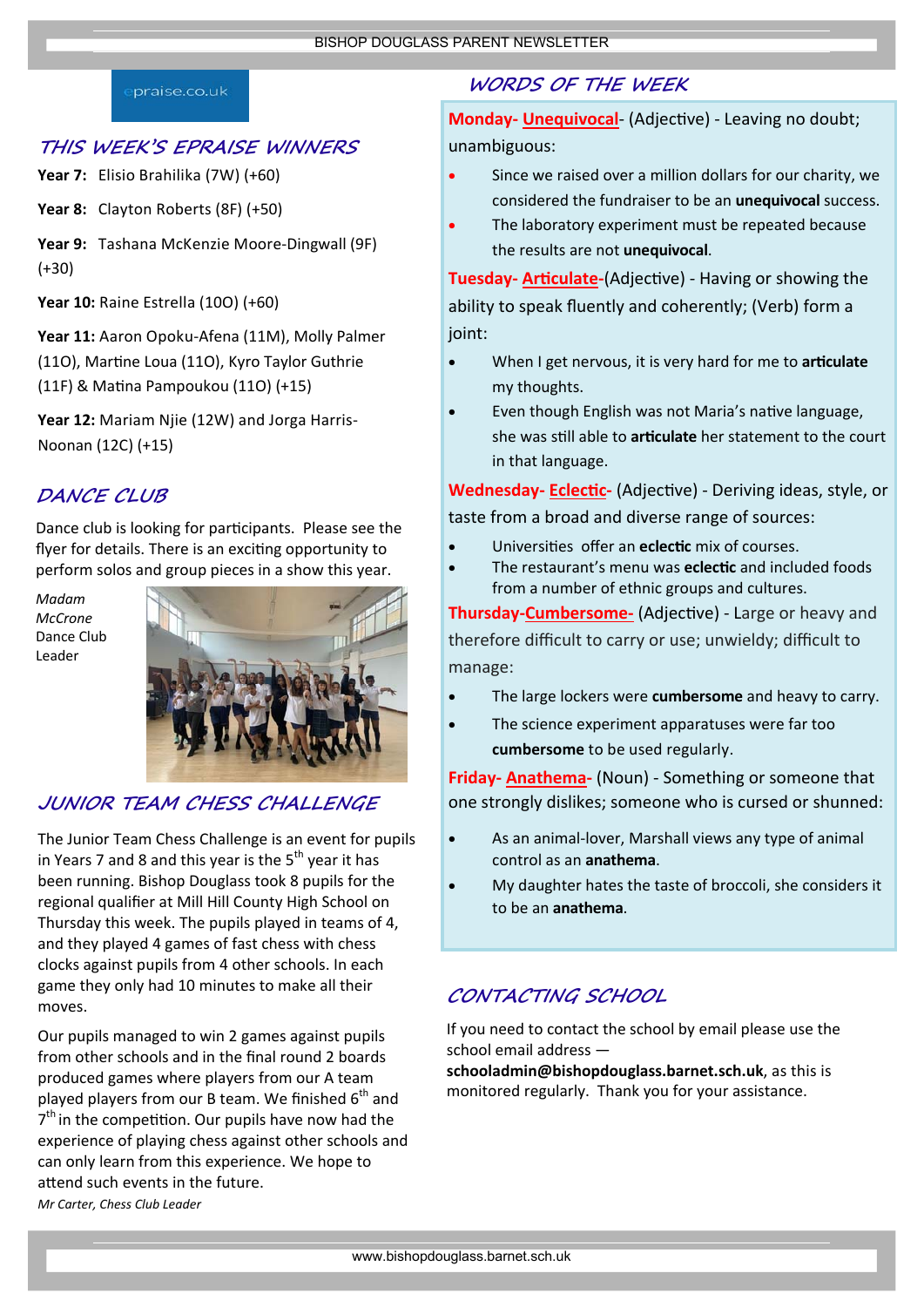## **YEAR 7 HISTORY LESSONS**

Never a dull moment in KS3 History! This week, year 7's have been learning about the contenders for the English throne in 1066, Harold Godwinson of Wessex, William of Normandy and Harald Hardrada, King of Norway. The claimants had to present rousing speeches about why 'they' deserve to be King, and their opponents inform their audiences why they were in fact NOT worthy! Year 7 then created campaign slogans for their chosen claimant in a bid to convince the rest. We will find out next lesson, who was victorious…

Year 8's have also been discovering new topics – in this instance, about protesters against increasing industrialisation during the Industrial Revolution. Here we can see our valiant Luddites campaigning dressed up as their fictional leader's wife. Who said there wasn't whimsy in the olden days, eh?! We also had 'Robert Owen' in the hot seat to explain the improvements he made to his factories, and the real reasons behind it. Happy workers, harder work! That motto could certainly be true in the Humanities department, which is why we make sure to include varied and interesting methods of learning within lessons.

*Madam Lewinton, History Teacher*